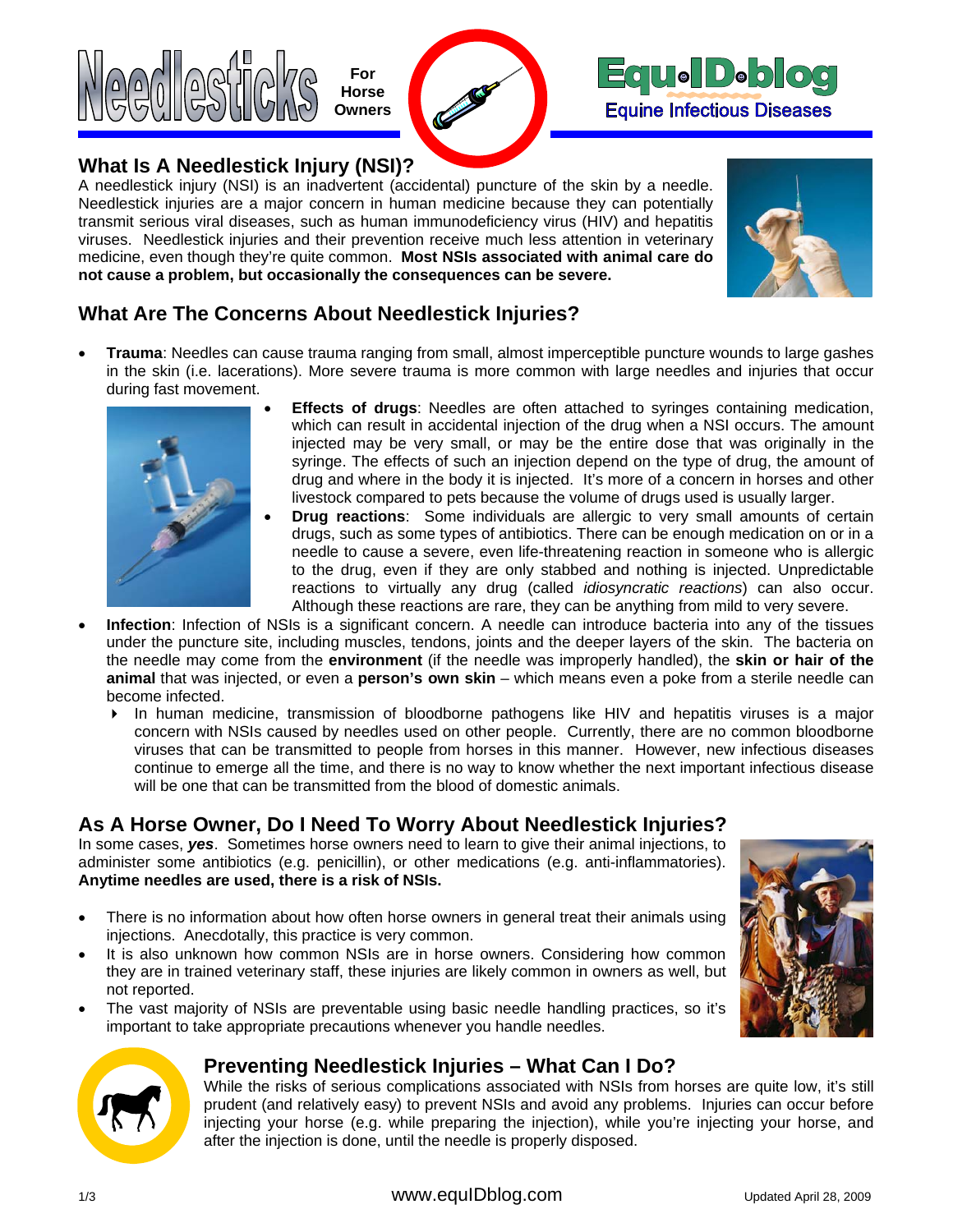



#### **Before injecting**:

- ▶ If you're not comfortable injecting your horse, *don't do it*. Ask someone who is comfortable with the procedure to do it for you, or ask your veterinarian for more instructions. If it is your first time giving your horse an injection, you may be more comfortable doing so while your veterinarian is there so someone can talk you through the procedure.
- Use a new needle for each injection **never re-use a needle**. Used needles are more likely to be contaminated with bacteria and therefore cause infection if used again, even on the same horse, and can transmit bloodborne viruses between different horses. Used needles also become dull very quickly and are therefore likely to cause more damage to the tissues, which can also increase the risk of infection occurring.
- **Never walk around with an uncapped needle.**

#### **While injecting**:

 The first few times you give your horse an injection, it's important to have another person hold/restrain the animal for you, because you don't know how your horse will respond. Even some quiet, well-behaved horses may object strongly to injections. Struggling with an animal while trying to inject makes it more likely you'll injure yourself (or your horse) with the needle, or that the horse may injure you or itself. Some

horses may require extra restraint measures (e.g. nose twitch, lip chain) in order to perform the injection safely.

• **Ideally your horse should always be held or restrained in some way when you are giving it an injection**, but eventually some animals and their owners get very accustomed to the procedure and very little restraint is required. It is still very important to be aware of your horse's demeanor at all times, in case it suddenly starts to object to the injections for a reason of which you may not be aware.



- **Always keep control of the needle.** Never let go of the needle when it is in the horse – any movement and it can fall out in the blink of an eye, and needles can be extremely hard to find in bedding or in grass (literally a needle in a haystack!). *Lost needles on the ground can cause serious puncture wounds* to a horse's, or a person's, foot.
- Use a **careful, deliberate motion** when injecting. Hesitation and unsure motions increase the risk of injury and can make it more uncomfortable for your horse. If you'd like to practice the motion, try injecting some water into a large fruit (e.g. an orange).
- You should be able to push down the plunger of the syringe smoothly **don't try to inject too fast** as this may make your horse more uncomfortable, which can result in movement or attempts to bite or kick. If it is very difficult to push down the plunger, the tip of the needle may not be in the right spot - don't try to force it. Stop and try a different spot, or ask your veterinarian for advice.



#### **After injecting**:

- Immediately **dispose of the needle directly into an approved sharps container**. You should be able to get such a container from your veterinarian or a medical supply store. These containers are clearly labeled, puncture-proof and are designed to prevent needles from falling out or being deliberately removed from the container.
	- The needle and syringe can be placed in the container together. Alternatively, the needle can be removed using the needle removal device on the sharps container.
	- When the sharps container is three-quarters full, securely close the cap and return it to your veterinarian, medical supply store or other location for proper disposal.
	- Never use a temporary container to dispose of needles used needles should go directly into a sharps container.
	- **Never leave a needle** on a counter, or anywhere else, including your pockets you, or anyone handling your laundry, could be jabbed.

### **Does Recapping Needles Make Things Safer?**

*No***. Ideally, needles should not be recapped.** Immediate disposal is preferred.Recapping is a common cause of NSIs - it is surprisingly easy to miss the cap and jam the needle into your finger by accident. The needle can also be pushed through the side of the needle cap and into a finger.

• If the needle cannot be disposed of immediately and recapping is necessary, **this should never be done by hand**. There are recapping methods than can be used to reduce the risk of a needlestick, such as using forceps of some kind (e.g. tweezers, pliers) to hold the cap so that the fingers cannot be injured.